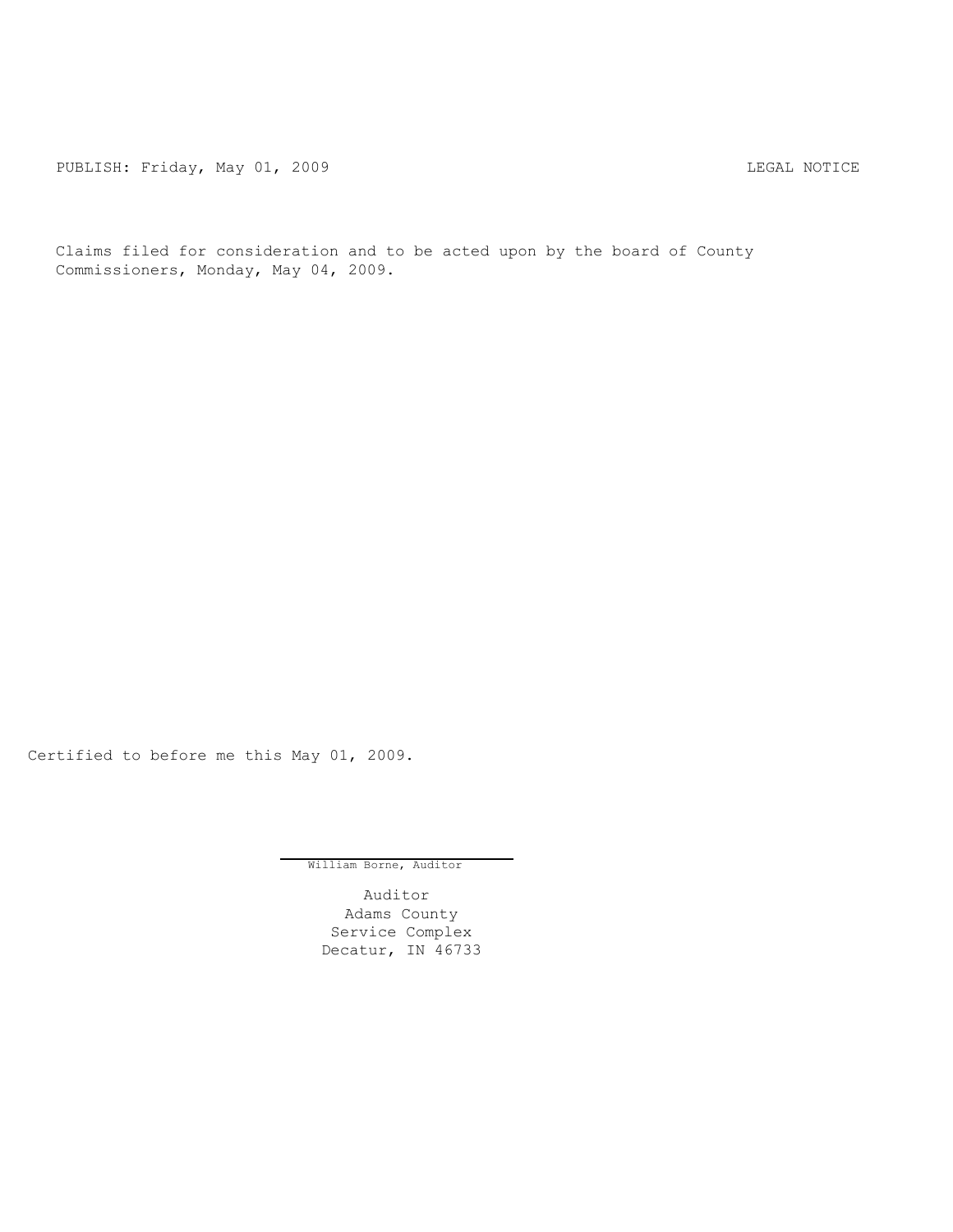

## **Claims Docket for Newspaper Adams County, Indiana**

## For Period: **3/24/2009** to **4/13/2009**

*313 W. Jefferson St. Decatur, IN 46733 (219) 724-2600*

## Date Claims to be Paid: **5/4/2009**

| <b>Vendor</b>                 | <b>Amount</b> | <b>Vendor</b>                          | <b>Amount</b> |
|-------------------------------|---------------|----------------------------------------|---------------|
| Adams Memorial Hospital       | 31,901.81     | Adams County Solid Waste               | 1.73          |
| <b>Adams County Treasurer</b> | 55,470.22     | Allen Business Machines                | 699.00        |
| Indiana Michigan Power        | 8,381.81      | American Wire Rope & Slin              | 74.92         |
| Baker And Sons Plumbing &     | 1,754.44      | Barney's Auto Electric Se              | 140.00        |
| Berne Ready Mix               | 3,457.55      | Berne Police Department                | 184.00        |
| Berne Tri-Weekly News         | 73.92         | Brown, Blair A.                        | 25.00         |
| Hoosier Blue Flame            | 117.50        | Brateman's                             | 200.00        |
| Butler, Fairman, & Seufer     | 29,162.00     | Bowers, Charles                        | 2,302.92      |
| Chet's Pest Control           | 120.00        | Cintas Location #338                   | 129.63        |
| City Of Berne                 | 500.00        | City Of Decatur                        | 304.12        |
| Decatur True Value            | 174.13        | <b>Complete Printing Service</b>       | 990.60        |
| Computer Systems, Inc.        | 1,387.64      | Craigville Telephone Comp              | 119.60        |
| Sigworth, Darrell W.          | 12.32         | Debco Metal                            | 2,498.30      |
| Decatur Daily Democrat        | 300.89        | Decatur Dental Service                 | 131.00        |
| Decatur Police Department     | 335.00        | Emergency Radio Service                | 1,164.00      |
| Erie Haven                    | 963.86        | Burkhart, Gary                         | 615.11        |
| Gordon Food Service           | 7,566.16      | Drake, Gregory L.                      | 60.00         |
| Grimm's Auto                  | 195.51        | <b>Heller Nursery</b>                  | 1,000.00      |
| Hilty Engine Service          | 34.45         | Indiana State Police Trai              | 131.00        |
| Franz, Jean                   | 60.00         | K-Mart                                 | 133.23        |
| Kiess Electric                | 1,408.98      | L & S Distributing                     | 763.98        |
| Lehman Feed Mill              | 217.35        | Busse, Louise                          | 222.64        |
| Manatron                      | 1,445.61      | Gresla, Mark S. Md                     | 480.25        |
| Meshberger Brothers Stone     | 85,570.58     | Moser Motor Sales, Inc.                | 15,000.00     |
| Nipsco                        | 4,542.12      | Quill Corporation                      | 128.04        |
| Thompson, Roger               | 60.00         | Roto-Rooter                            | 220.00        |
| Selking International         | 447.17        | Siemens Building Technolo              | 896.00        |
| <b>Summit Radiology</b>       | 77.00         | Print Shop                             | 2,500.87      |
| Top Supply Company            | 221.13        | U.S. Postmaster                        | 133.00        |
| Underground Pipe & Valve,     | 610.75        | Wal-Mart / GEMB                        | 111.26        |
| Welder Services, Inc.         | 45.72         | West Payment Center                    | 1,514.17      |
| D & D Auto Repair             | 52.48         | Burry, Herman, Miller, Brown           | 13,421.83     |
| <b>Swiss City Veterinary</b>  | 376.00        | Ikon Office Solutions                  | 10,317.00     |
| Yager - Kirchhofer            | 75.00         | National Serv-All                      | 202.34        |
| Embarq                        | 6,774.46      | <b>Adams County Highway Department</b> | 1,820.83      |
| Imi Irving Material, Inc.     | 193.05        | J. L. Manufacturing & Fab.             | 95.00         |
| CMC, LLC                      | 12,045.00     | Paul Norr                              | 30.40         |
| Croy Machine & Fabricatio     | 36.95         | Judith E. Affolder                     | 9.85          |
| Angie White                   | 33.88         | Thyssenkrupp Elevators                 | 15,446.38     |
| DuWayne W. Herman             | 25.00         | Purdue University                      | 242.88        |
| Waste Management              | 167.84        | <b>B</b> Secure Alarm Systems          | 4,866.00      |
| Pioneer                       | 1,825.00      | Agri Drain Corporation                 | 80.34         |
| Bixler Insurance, Inc.        | 11,425.00     | Universal Metalcraft, Inc              | 14,937.75     |
| Don Myers Plumbing            | 702.11        | B & K Hydraulics                       | 19.60         |
| City Of Decatur Park Depa     | 3,483.33      | Caylor-Nickel Clinic                   | 100.75        |
| Indiana Child Support All     | 110.00        | Dr. Michael Ainsworth                  | 140.00        |
| Alice Lengerich               | 100.00        | Signal Systems, Inc.                   | 851.50        |
| Chad W. Sprunger              | 1,170.81      | Nan Everett                            | 6.40          |
|                               |               |                                        |               |